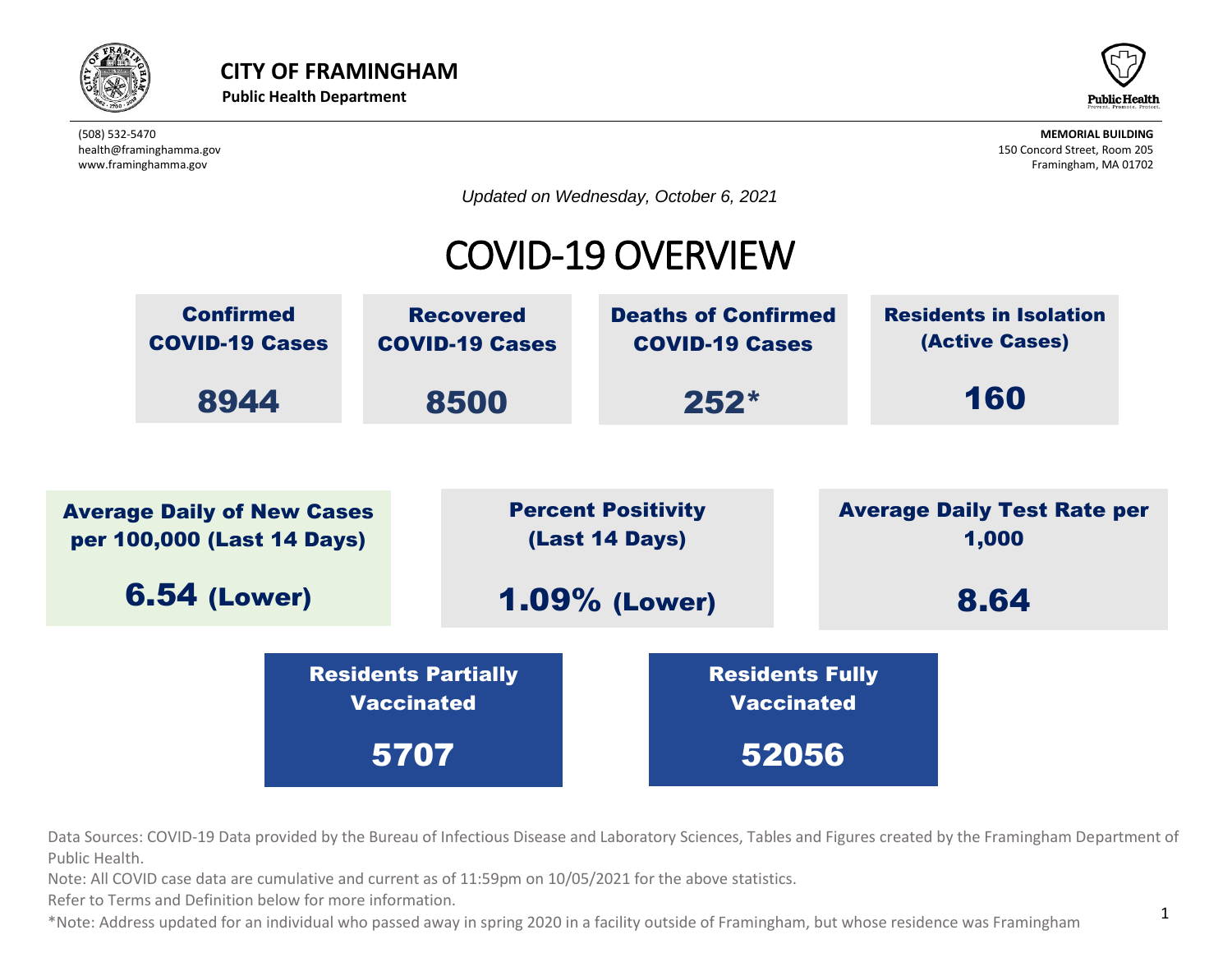



#### *Updated on Wednesday, October 6, 2021*

This data analysis provides more information about Framingham residents who have received positive COVID-19 test results and the number of vaccine doses administered. Please note that negative test results are not reported. This data analysis is intended to help us better understand the situation at the current time, and guide efforts to mitigate further disease transmission. This analysis is not a predictor of future trends. It will be updated weekly as new data is available.

#### **Terms and Definitions:**

- 1. Average Daily Incidence Rate per 100, 000 Color Calculations: **Gray:** Less than or equal to 15 total cases in the last 14 days; **Green:** Average daily new confirmed case rate over the last 14 days: <10 cases per 100,000 population AND >15 total cases; **Yellow:** Average daily new confirmed case rate over the last 14 days: >10 cases per 100,000 population OR > 4% positivity rate; **Red:** Average daily new confirmed case rate over the last 14 days: > 10 cases per 100,000 population AND > 4% positivity rate.
- 2. Last 14 days = 09/21/2021 to 10/05/2021
- 3. Change in percent positivity of all PCR tests conducted on Framingham residents compared to the previous week's (09/29/2021) report. This is based on total PCR molecular tests performed as of 11:59pm on 9/28/2021.
- 4. Average number of tests per day taken by Framingham residents within the past 14 days, per 1,000 population. Past 14 days = 09/21/2021 to 10/05/2021. As a reference, the State's number is 12.51
- 5. Residents fully vaccinated: An individual is counted as fully vaccinated if they have received the number of doses required to complete the COVID-19 vaccine series. This is measured as the total number of 2nd doses of Moderna and Pfizer administered and reported plus the total number of Janssen/Johnson & Johnson doses administered and reported.
- 6. Partially vaccinated individuals: An individual is counted as partially vaccinated if they have received only the 1st dose of a two-dose vaccine (currently Moderna and Pfizer)
- 7. MIIS: Immunization data from most (but not all) providers in Massachusetts are reported into the Massachusetts Immunization Information System (MIIS) through direct messages from electronic health records or direct entry by users. Due to inputting and processing, it may take 24-48 hours or more for shipping or administration data to appear in MIIS. MIIS data are available for analysis one calendar day after they are reported to the MIIS. Data are current as of time of publication and may be subject to change in future publications as additional data are reported.
- 8. Information on race and ethnicity is collected and reported by laboratories, healthcare providers and local boards of health and may or may not reflect self-report by the individual case. If no information is provided by any reporter on a case's race or ethnicity, MDPH classifies it as missing. A classification of unknown indicates the reporter did not know the race and ethnicity of the individual, the individual refused to provide information or that the originating system does not capture the information. Other indicates multiple races or that the originating system does not capture the information.

<span id="page-1-0"></span>**Note:** COVID-19 testing is currently conducted by dozens of private labs, hospitals, and other partners and the Massachusetts Department of Public Health is working with these organizations and to improve data reporting by race and ethnicity, to better understand where, and on whom, the burden of illness is falling so the Commonwealth can respond more effectively. On 4/8, the Commissioner of Public Health issued an Order related to collecting complete demographic information for all confirmed and suspected COVID-19 patients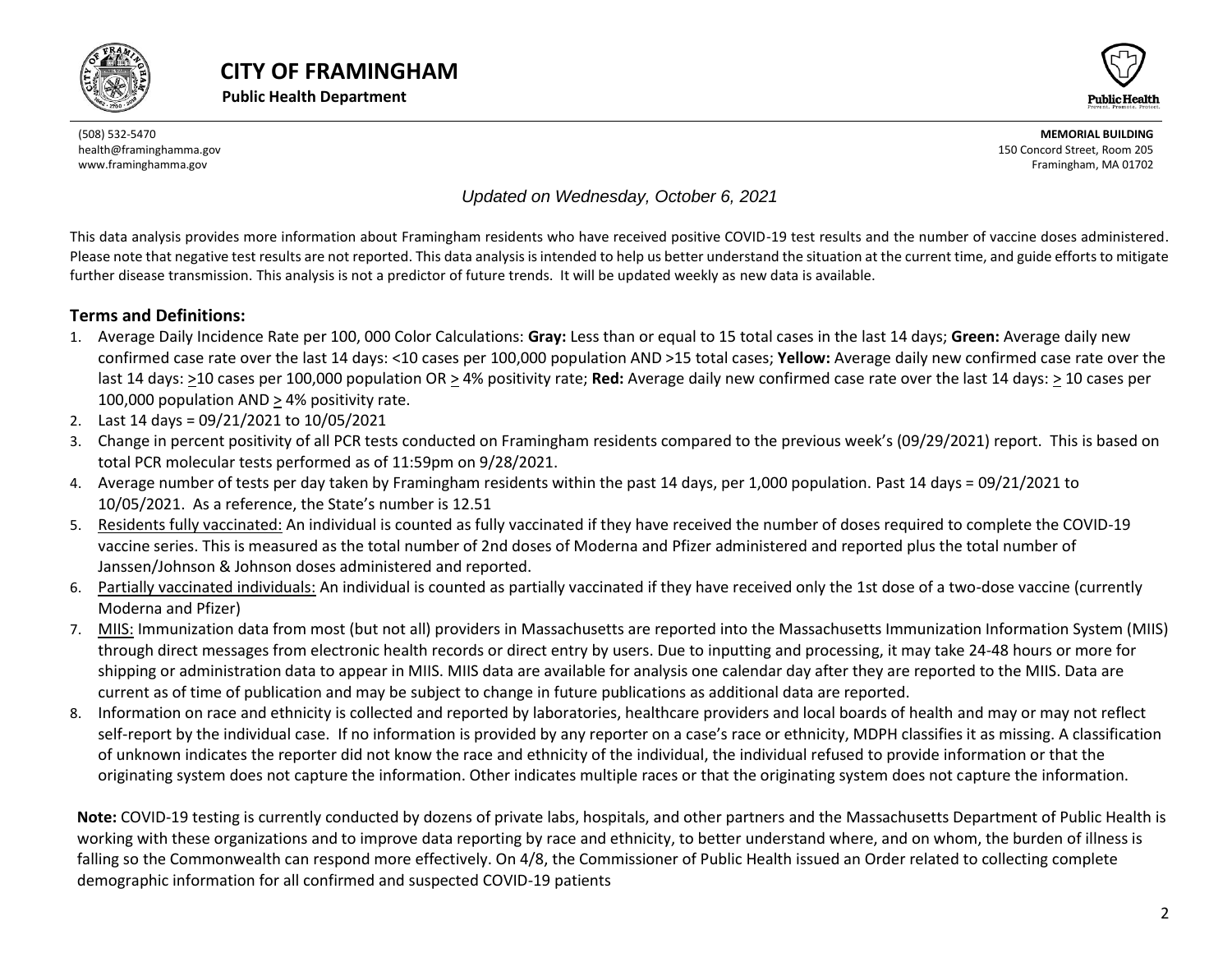



*Updated on Wednesday, October 6, 2021*

# Table of Contents

<span id="page-2-0"></span>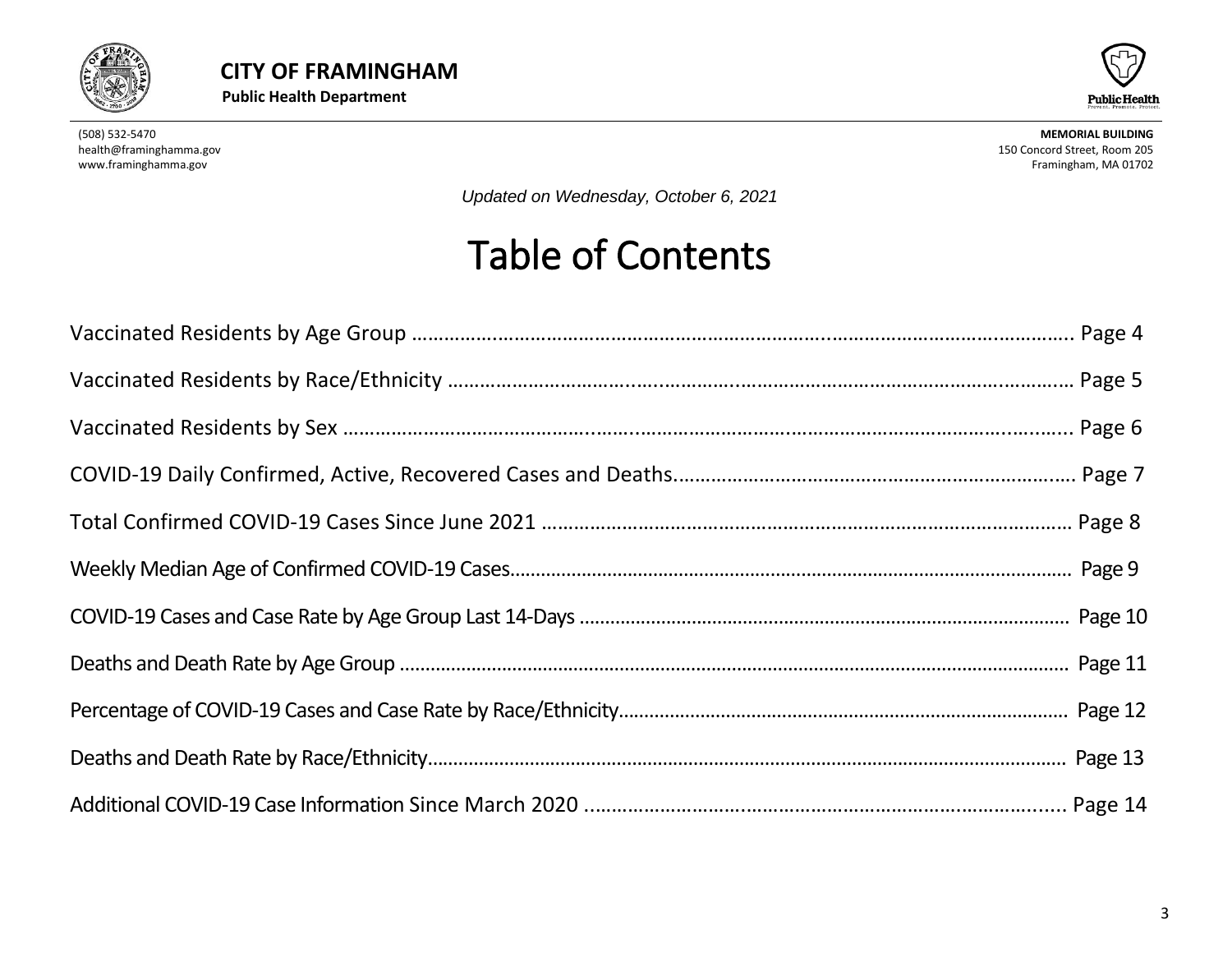



*Updated on Wednesday, October 6, 2021*

# Vaccinated Residents by Age Group



4 **[Back to Top](#page-1-0)** Data Sources: Data from MIIS as of 09/30/21. Data reflect doses administered and reported, including Janssen/Johnson & Johnson beginning on 03/05/2021. An individual is<br>counted as partially vaccinated if they have received counted as partially vaccinated if they have received only the 1st dose of a two-dose vaccine (currently Moderna and Pfizer). An individual is counted as fully vaccinated if they have received the 2nd dose of Moderna or Pfizer or have received a dose of Janssen/Johnson & Johnson vaccine. These are mutually exclusive populations. Some individuals may receive a first or second dose of Moderna or Pfizer from a non-reporting provider and would not be included as fully vaccinated. Tables and Figures created by the Framingham Department of Public Health.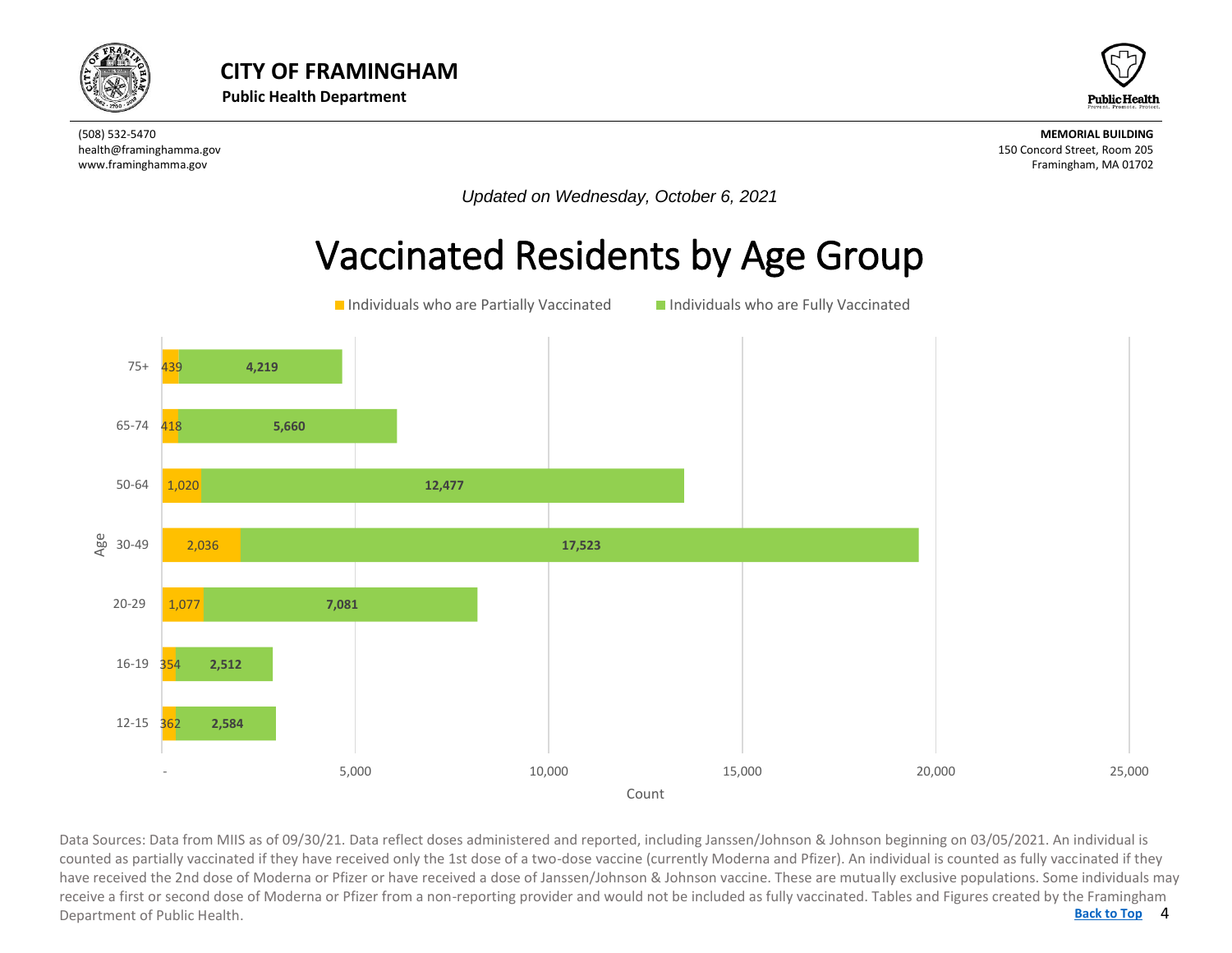<span id="page-4-0"></span>



*Updated on Wednesday, October 6, 2021*

# Vaccinated Residents by Race/Ethnicity



Data Sources: Data from MIIS as of 09/30/21. Data reflect doses administered and reported, including Janssen/Johnson & Johnson beginning on 03/05/2021. An individual is counted as partially vaccinated if they have received only the 1st dose of a two-dose vaccine (currently Moderna and Pfizer). An individual is counted as fully vaccinated if they have received the 2nd dose of Moderna or Pfizer or have received a dose of Janssen/Johnson & Johnson vaccine. These are mutually exclusive populations. Some individuals may receive a first or second dose of Moderna or Pfizer from a non-reporting provider and would not be included as fully vaccinated.

Unknown/Missing Includes responses that do not fit into the listed categories, nonresponses, "prefer not to say", and records from selected providers whose software does not allow them to collect race and ethnicity data. Tables and Figures created by the Framingham Department of Public Health.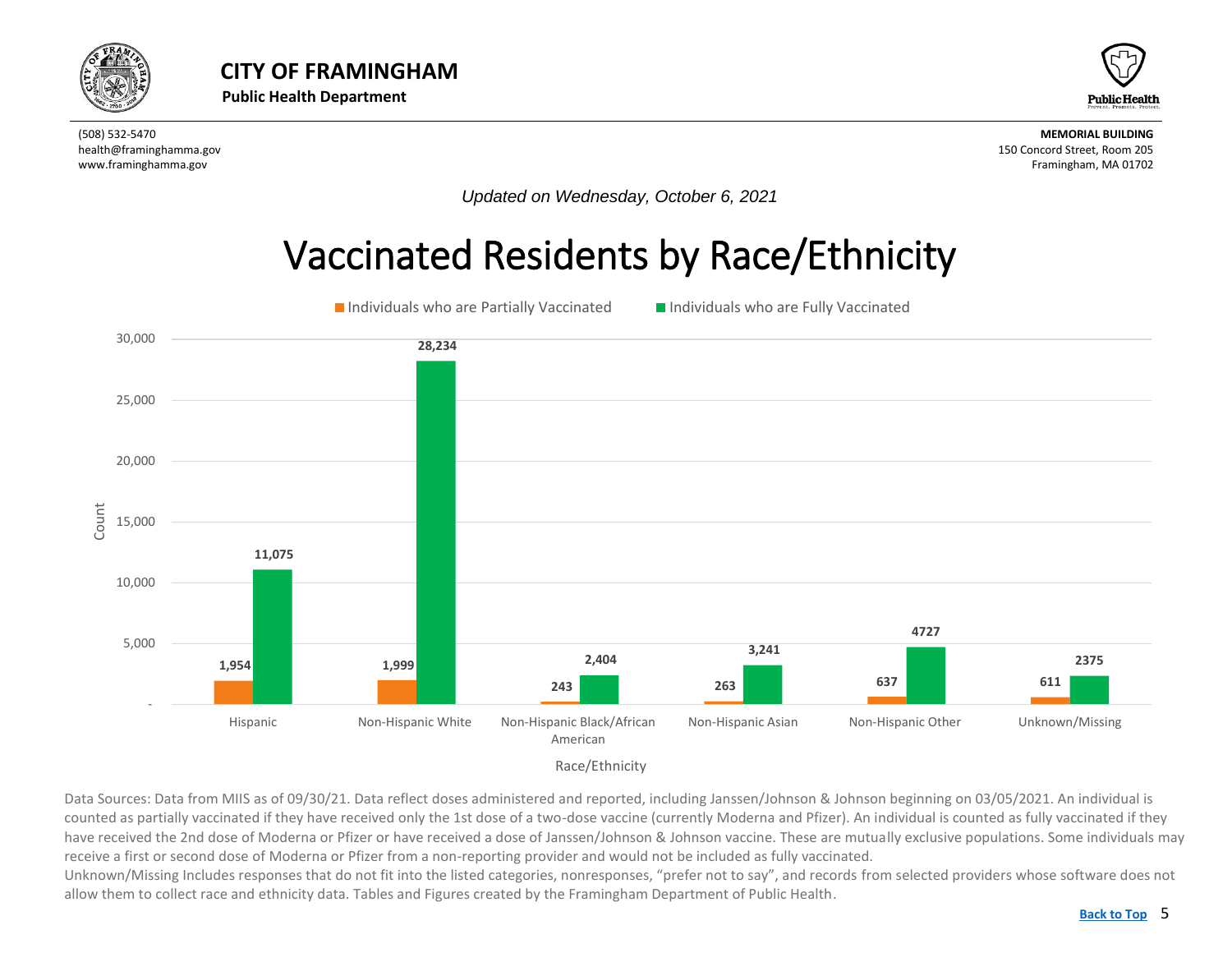

<span id="page-5-0"></span>



*Updated on Wednesday, October 6, 2021*

# Vaccinated Residents by Sex



Data Sources: Data from MIIS as of 09/30/21. Data reflect doses administered and reported, including Janssen/Johnson & Johnson beginning on 03/05/2021. An individual is counted as partially vaccinated if they have received only the 1st dose of a two-dose vaccine (currently Moderna and Pfizer). An individual is counted as fully vaccinated if they have received the 2nd dose of Moderna or Pfizer or have received a dose of Janssen/Johnson & Johnson vaccine. These are mutually exclusive populations. Some individuals may receive a first or second dose of Moderna or Pfizer from a non-reporting provider and would not be included as fully vaccinated.

Back to Top 6 Other includes unknown responses where sex was not reported or those that do not identify as male or female. Tables and Figures created by the Framingham Department of Public Health **[Back to Top](#page-1-0)**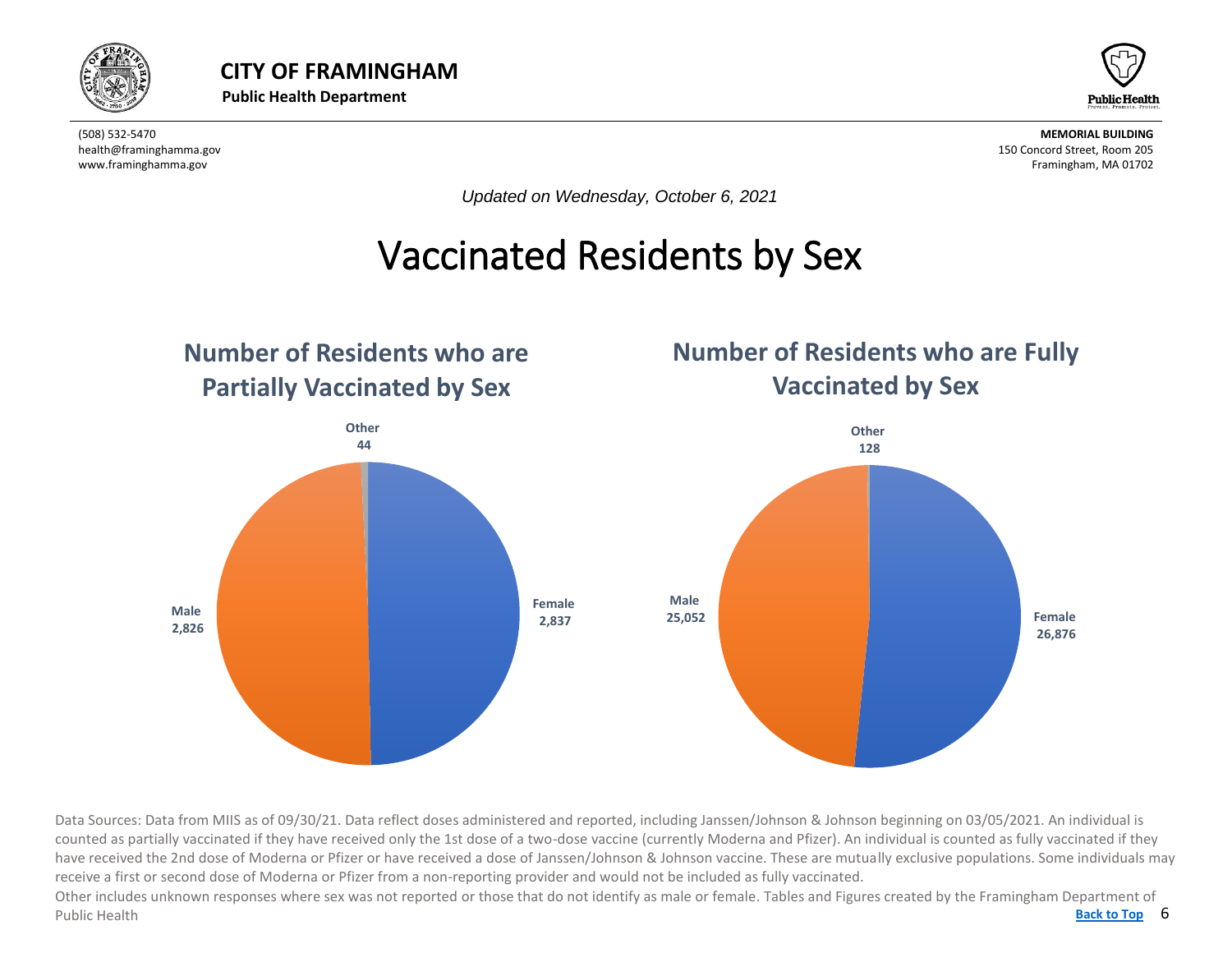<span id="page-6-0"></span>



*Updated on Wednesday, October 6, 2021*

# COVID-19 Daily Confirmed, Active, Recovered Cases and Deaths

**CONFIRMED COVID-19 CASES OVER TIME**



7 **[Back to Top](#page-1-0)** Data Sources: COVID-19 Data provided by the Bureau of Infectious Disease and Laboratory Sciences; Tables and Figures created by the Framingham Department of Public Health.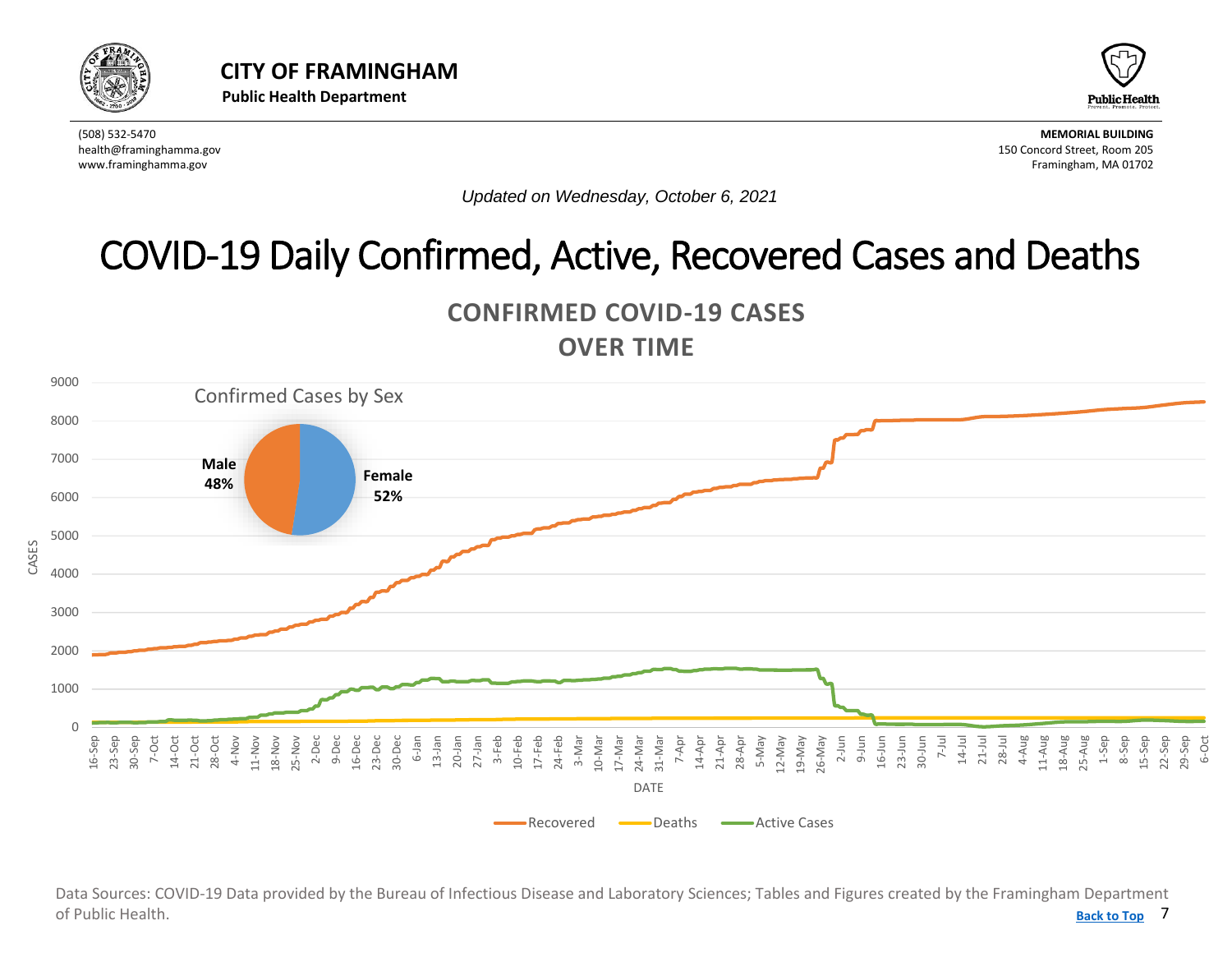



*Updated on Wednesday, October 6, 2021*

# Total Confirmed COVID-19 cases since June 2021



Data Sources: COVID-19 Data provided by the Bureau of Infectious Disease and Laboratory Sciences; Tables and Figures created by the Framingham Department of Public Health.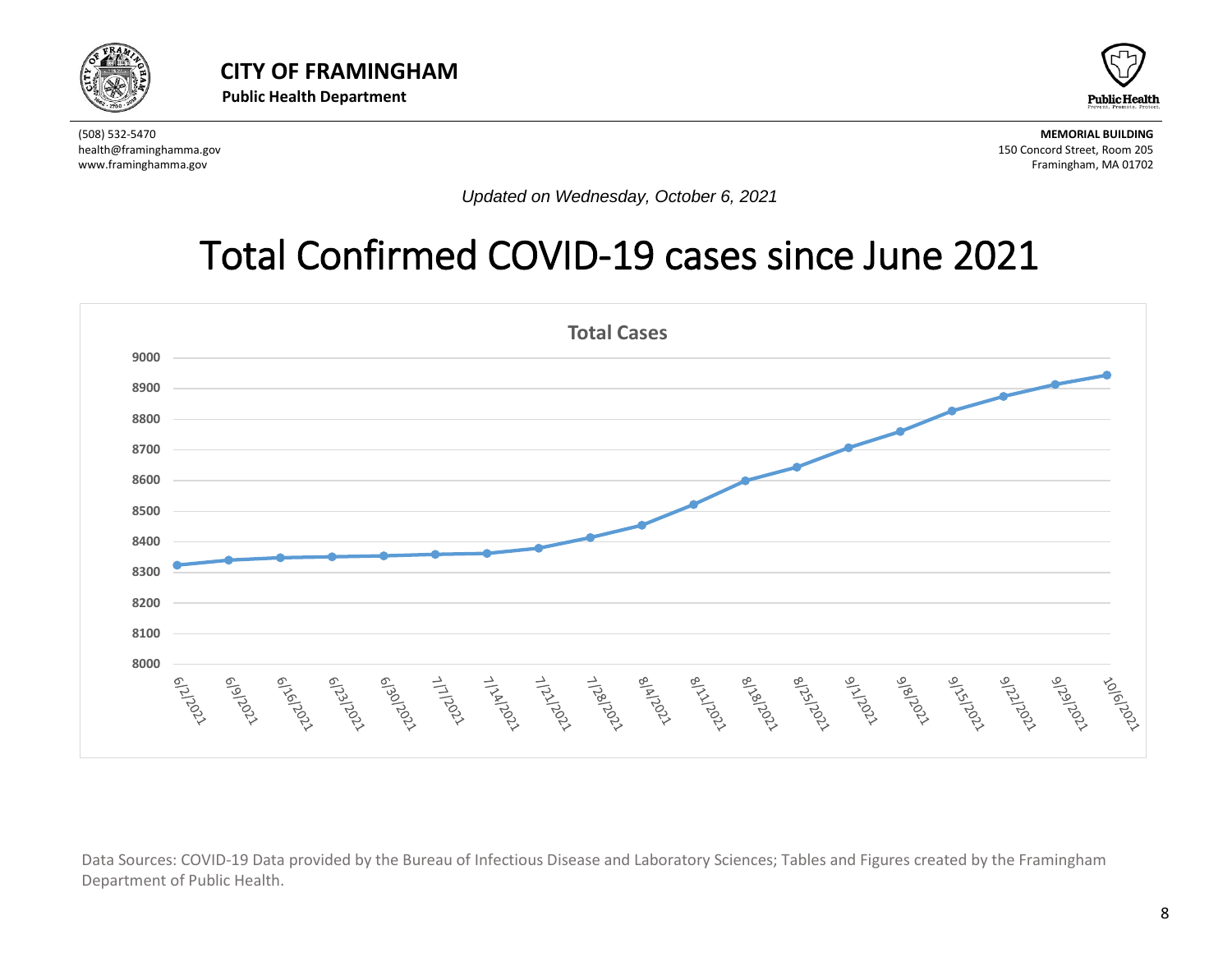



*Updated on Wednesday, October 6, 2021*

# Weekly Median Age of Confirmed COVID-19 Cases

**WEEKLY MEDIAN AGE** 

<span id="page-8-0"></span>

Calculated as median age of new confirmed positive cases of residents of Framingham as reported by the MA Department of Public Health. Data Sources: COVID-19 Data provided by the Bureau of Infectious Disease and Laboratory Sciences; Tables and Figures created by the Framingham Department of Public Health.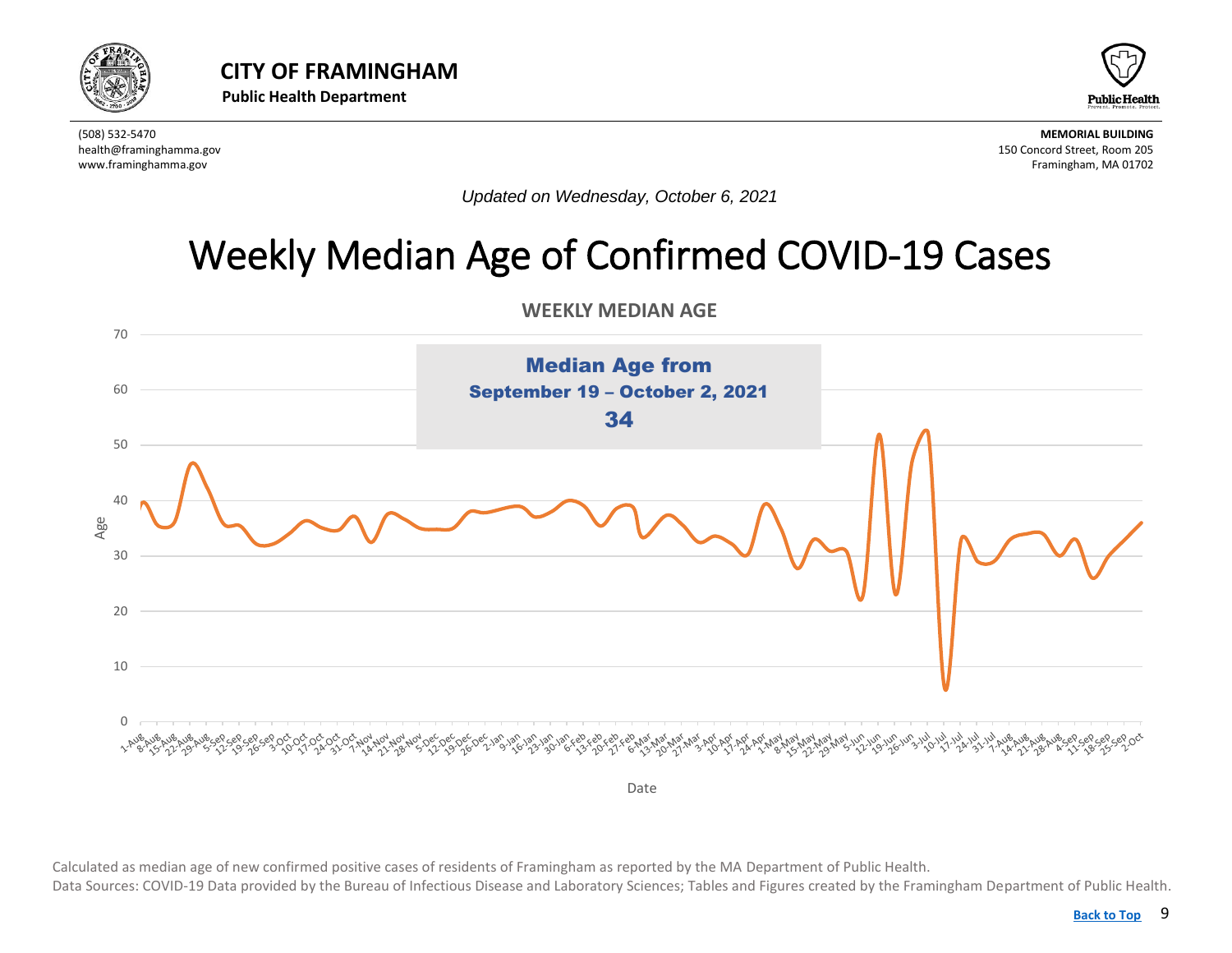<span id="page-9-0"></span>



*Updated on Wednesday, October 6, 2021*

# COVID-19 Cases by Age Group Last 14-Days



Data Sources: COVID-19 Data provided by the Bureau of Infectious Disease and Laboratory Sciences, U.S. Census Bureau: Age Population Estimates 2010-2019, version 2019; Tables and Figures created by the Framingham Department of Public Health.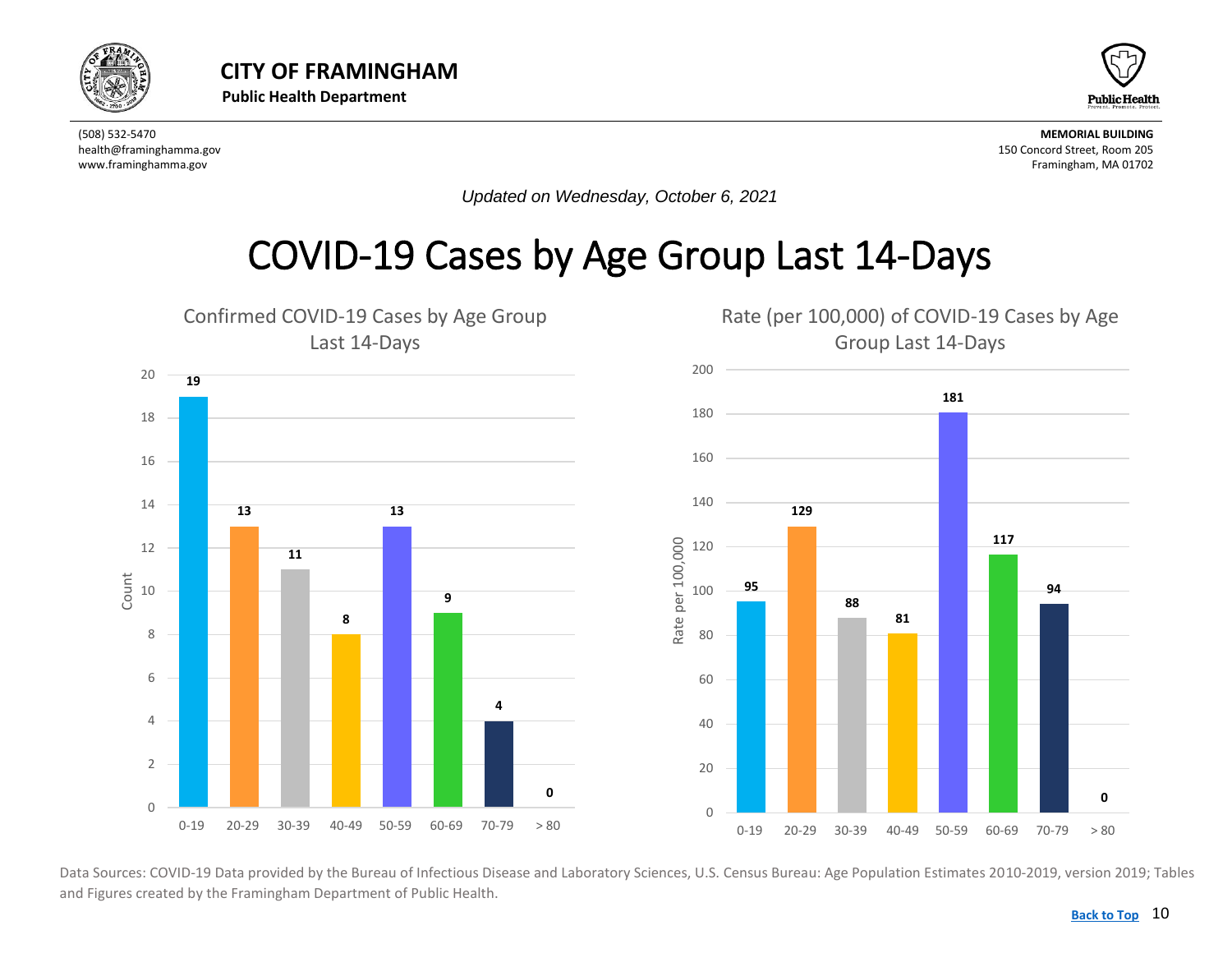<span id="page-10-0"></span>



*Updated on Wednesday, October 6, 2021*

## Deaths and Death Rate by Age Group



Data Sources: COVID-19 Data provided by the Bureau of Infectious Disease and Laboratory Sciences and U.S. Census Bureau: Age Population Estimates 2010-2019, version 2019; Tables and Figures created by the Framingham Department of Public Health.

\* Median Age of Death in Confirmed COVID-19 Cases from March 1, 2020 to October 5, 2021 in Community Setting only.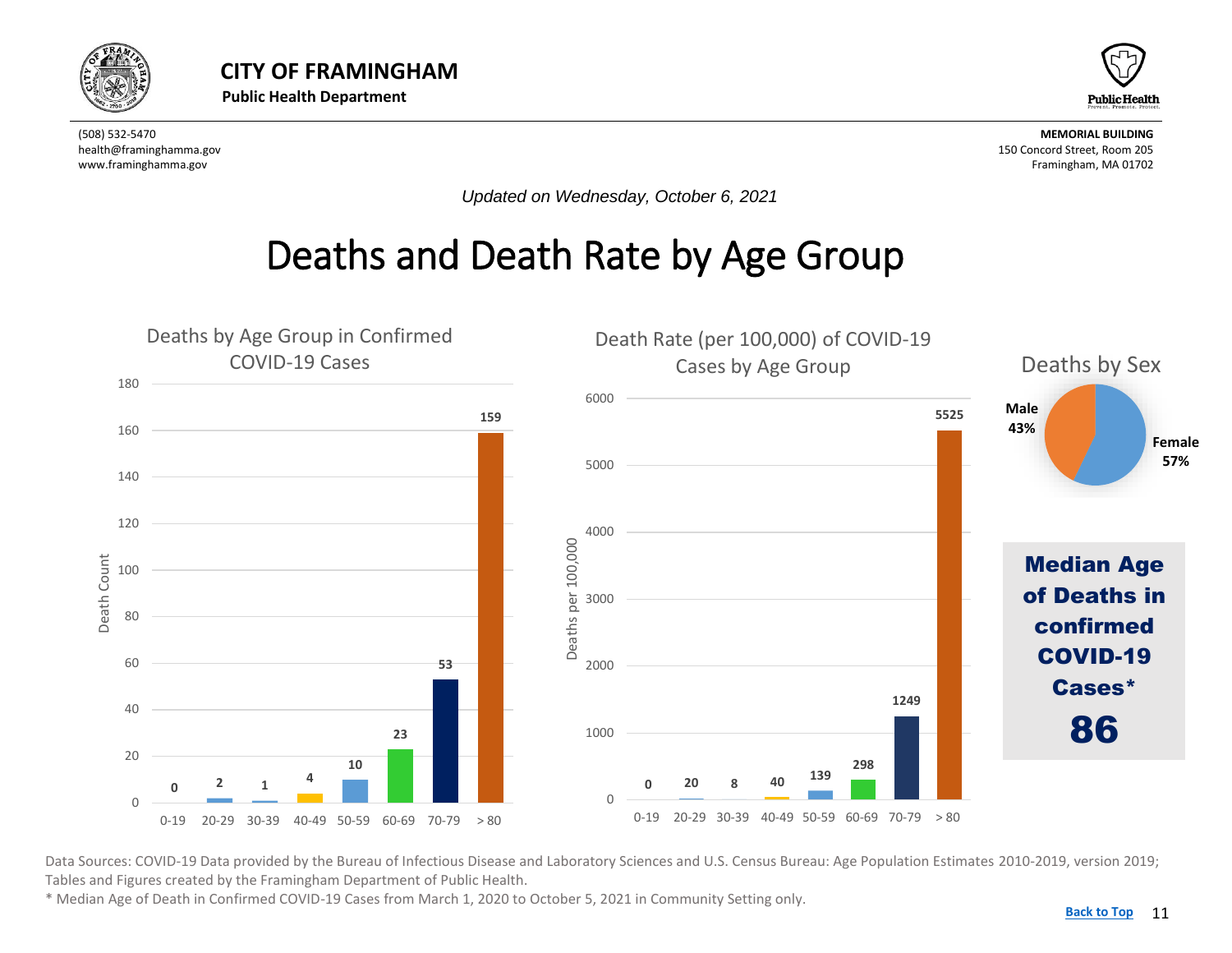<span id="page-11-0"></span>



*Updated on Wednesday, October 6, 2021*

### Percentage of COVID-19 Cases and Case Rate by Race/Ethnicity

### **Percentage of Total Population and Percent of Cases by Race/Ethnicity**



- Non-Hispanic White represent 58% of the City of Framingham population however they comprise less than half of the proportion of COVID 19 cases at 30%.
- Hispanics represent 17% of the City of Framingham population but comprise more than 2x that proportion of COVID 19 cases at 43%.
- Disparity between Whites and non-white populations would be even higher except many residents of Brazilian descent describe themselves as white.

35000 29323 30000 25000 per 100,000 Rate per 100,000 20000 15000 Rate 11315 9649 10000 6283 6685 5000 0  $\Omega$ **Hispanic Non-Hispanic Non-Hispanic Non-Hispanic Non-Hispanic Unknown/ White Black/African Asian Other Missing American**

- The highest rates of positive cases are among Hispanics, Non-Hispanic Other and Non-Hispanics Asian.
- Disparity between Whites and non-white populations would be even higher except many residents of Brazilian descent describe themselves as white.

Data Sources: COVID-19 Data provided by the Bureau of Infectious Disease and Laboratory Sciences; and U.S. Census Bureau: Race and Hispanic Origin Population Estimates 2010-2019, version 2019; Tables and Figures created by the Framingham Department of Public Health.

#### **Rate (per 100,000) of COVID-19 Cases by Race/Ethnicity**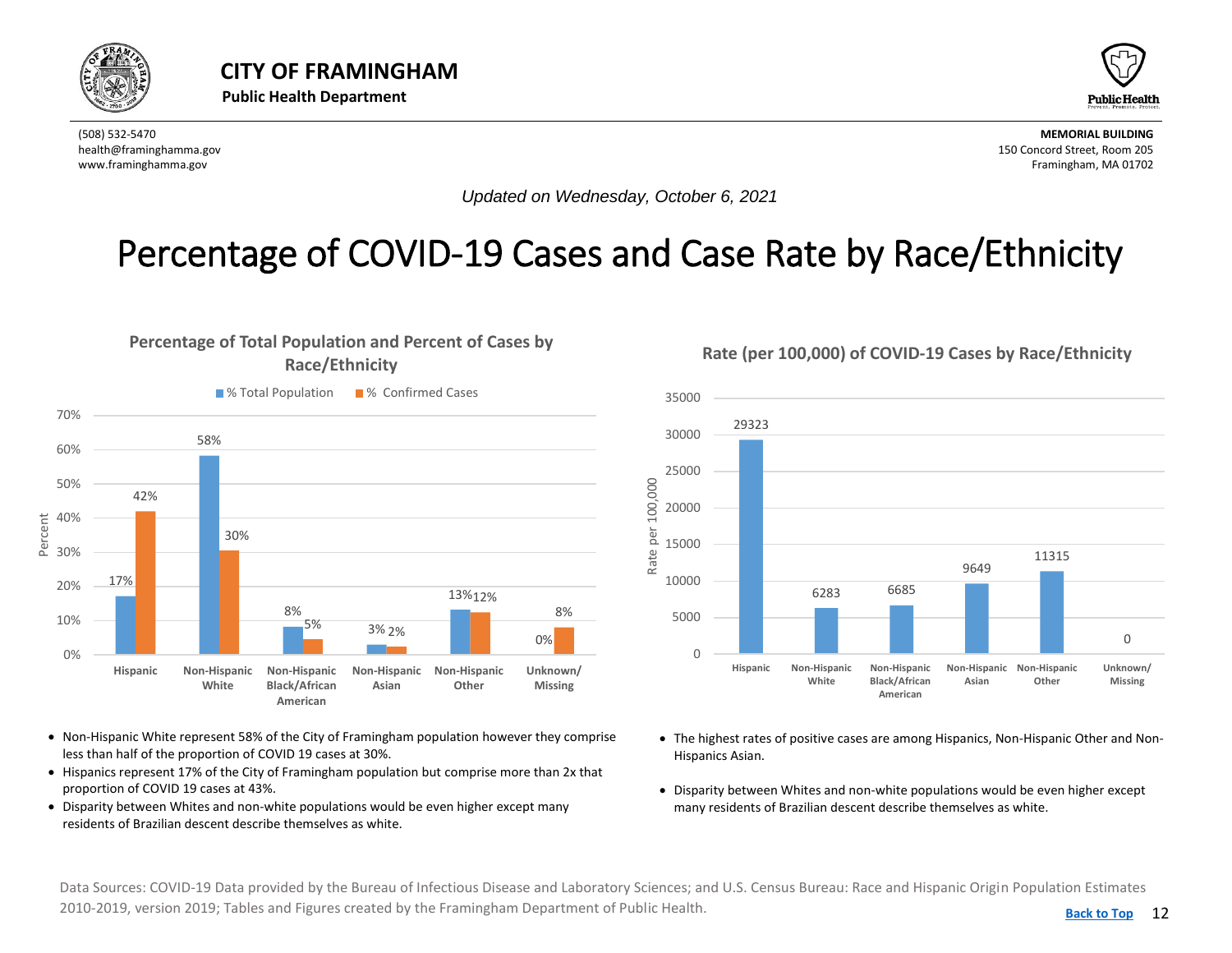<span id="page-12-0"></span>



*Updated on Wednesday, October 6, 2021*

# Deaths and Death Rate by Race/Ethnicity



- Count of Non-Hispanic White population is significantly higher than the other populations
- Disparity between Whites and non-White populations would be even higher since many residents of Brazilian descent describe themselves as white.
- The highest death rates of positive cases are among Hispanic, non-Hispanic White and non-Hispanic other.
- Disparity between Whites and non-White populations would be even higher since many residents of Brazilian descent describe themselves as white.

Data Sources: COVID-19 Data provided by the Bureau of Infectious Disease and Laboratory Sciences; Tables and Figures created by the Framingham Department of Public Health. **[Back to Top](#page-1-0)**